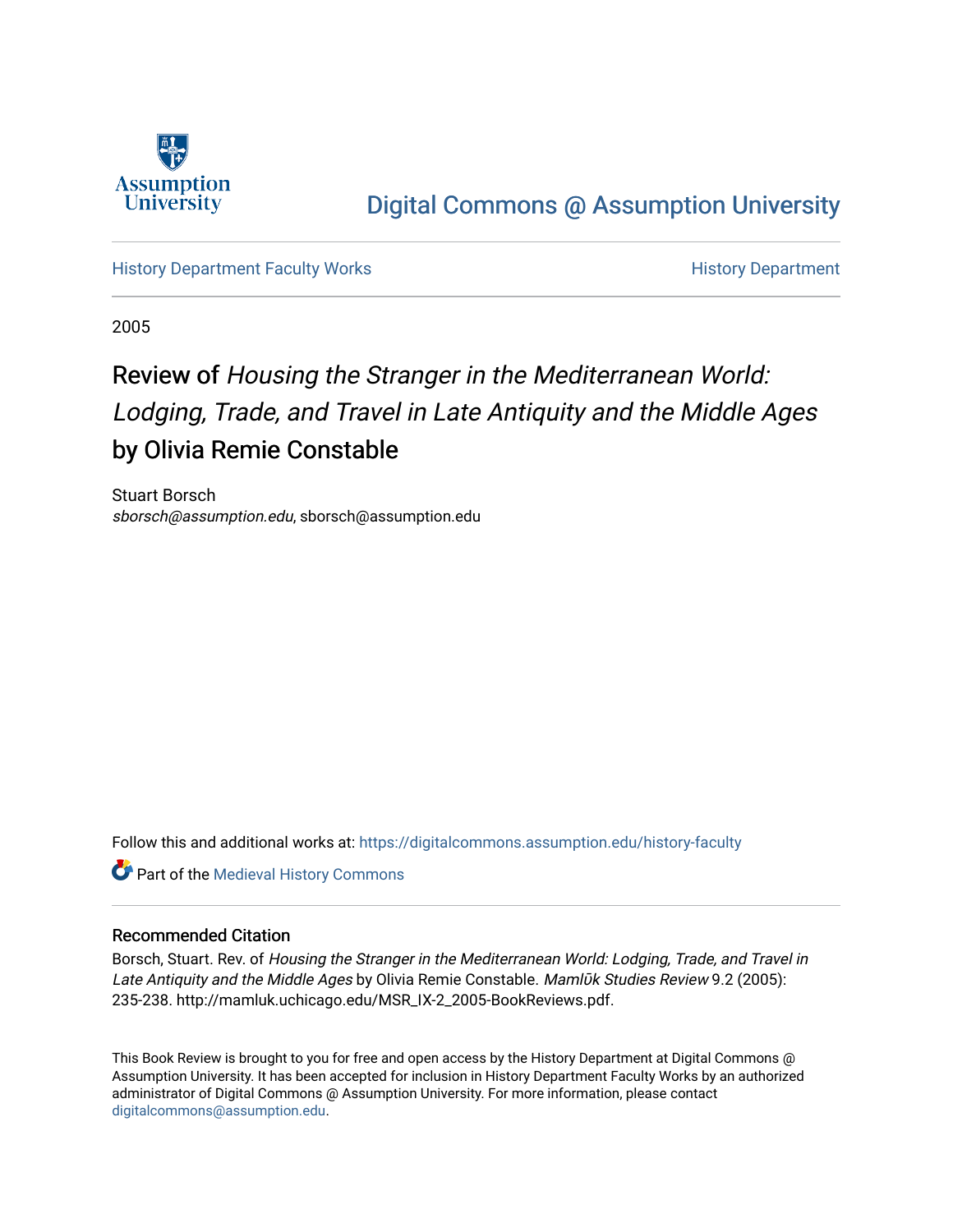this sense could supplement Carl Petry's *Twilight of Majesty: The Reigns of the Mamluk Sultans al-Ashraf Qãytbãy and Qānsūh al-Ghawrī in Egypt* as a textbook or seminar reader.

OLIVIA REMIE CONSTABLE, *Housing the Stranger in the Mediterranean World: Lodging, Trade, and Travel in Late Antiquity and the Middle Ages* (Cambridge: Cambridge University Press, 2003). Pp. 427.

REVIEWED BY STUART BORSCH, Assumption College

This book strikes one, from the very start, as an astounding endeavor in the scope and scale of the topic. In this age of globalization, when huge food and hotel conglomerates dominate the marketplace, Remie Constable has taken up the task of exploring their predecessors in the medieval world. Drawing on a wide variety of sources, philological, archaeological, and documentary, she explores the various manifestations of the *funduq,* that space for storage, commerce, lodging and boarding that dominated most areas in the Mediterranean at one time or another. For any scholar interested in travel, trade, or the socioeconomic structure of Mediterranean life, this book is a must read.

The parable of the Good Samaritan is a brilliant starting point; the *pandocheion* mentioned is the etymological root for *funduq,* as she establishes in an exploration of sources from late antiquity. The *pandocheion* serves as a Christian metaphor for the life of a pilgrim and the transit of body and soul through this world to the next. Tracing the evolution of the *pandocheion,* she goes on to analyze the purpose and function of *funduq*s as they matured in the eleventh and twelfth centuries. She describes the economic and social functions of *funduq*s and their relationship to other institutions, particularly *suqs*.

She illustrates how *funduq*s served as loci for government taxation of imports and exports. The nature of taxation served in many cases to raise the price of goods sold in *funduq*s, an item of complaint for some contemporary observers. Constable details the interconnection of high-quality long-distance trade items, such as silk, and the role that *funduq*s played in providing merchants with an opportunity to fetch premium prices for the sale of these goods to wealthy households and local merchants who purchased them for resale. Concerning the sale of staple goods, such as grain, fruit, salt, and other bulk items, she describes how governments in the Mediterranean often sought to regulate prices and used *funduq*s as a means to do so. Interestingly, the market inspector, the *muhtasib*, seems to have had little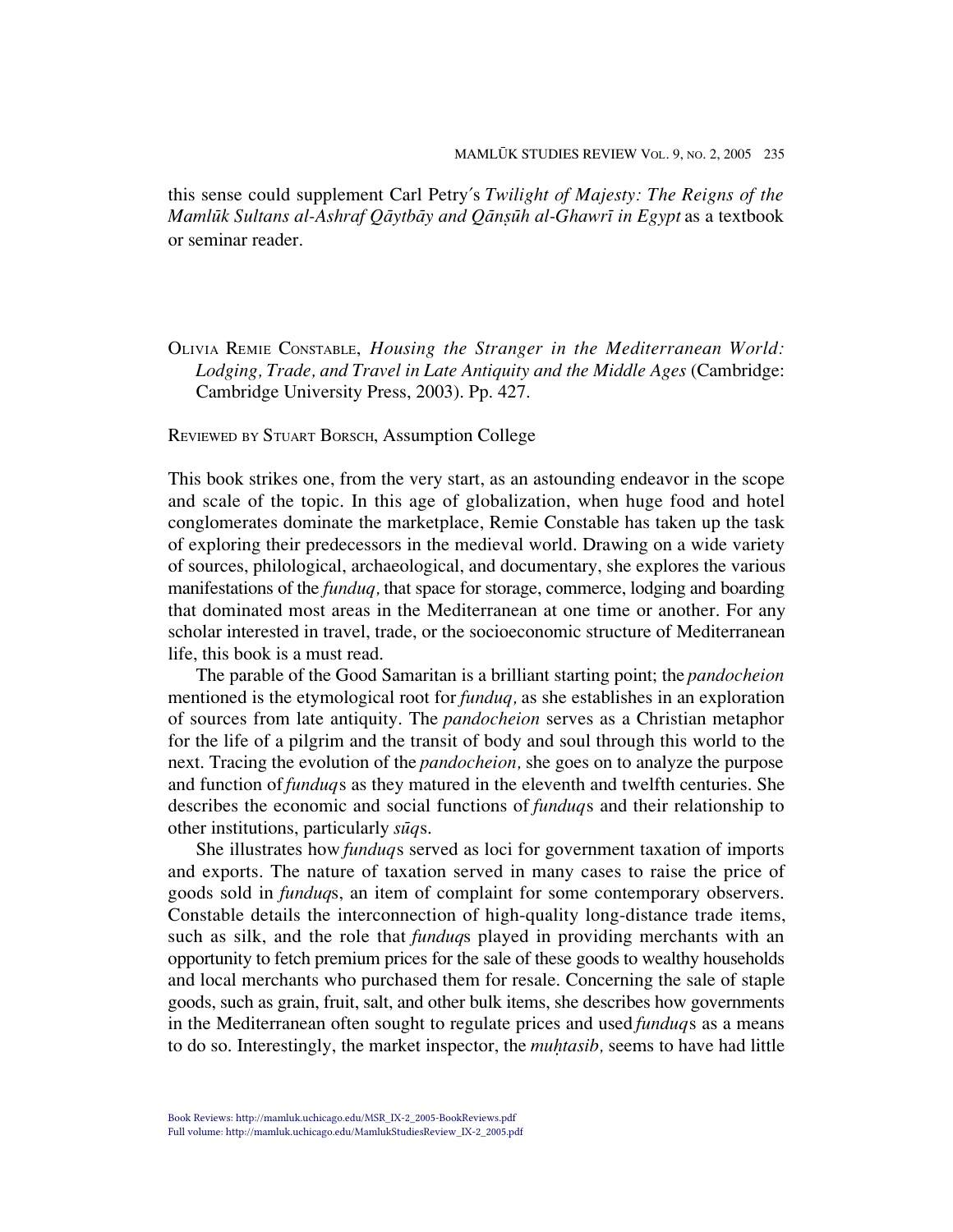#### 236 BOOK REVIEWS

to do with *funduq*s, a fact that further distinguishes *funduq*s from *suqs*. It seems that the owners, or renters, of the *funduq*s were responsible for many of the functions that would be carried out by the *muhtasib* in a *suq*.

Of particular interest to scholars of the medieval Islamic world is the way in which *funduq*s were commonly used to generate incomes for pious endowments. Some *funduq*s served directly as charitable institutions, providing lodging, food, and medicine for poor travelers, in addition to money that would allow them to return home. Others generated funds that were then used to support other charitable institutions. In any case, it would seem that the *funduq*s were often not unlike *waqf*s in the role they played in Muslim societies.

Not surprisingly, *funduq*s were focal points for government taxation and regulation of trade. The government use of *funduq*s for this purpose seems to have grown over time, in Egypt from the Fatimid through Ayyubid to Mamluk eras. However, it seems that the taxes and tariffs were not so onerous as to disrupt trade, and merchants were willing to put up with the taxes in exchange for an orderly institution that they could rely upon for a reliable center of their activities.

Constable describes the architecture of the *funduq*s in detail, using both illustrations and descriptions provided by travelers and endowment deeds. The security provided by *funduq*s was clearly paramount in their economic function, and the practice of using a single gate which was locked at night is noted, along with the surprising role that *funduq*s sometimes played in sequestering suspected criminals for a short period. The basic layout of *funduq*s is well known to most scholars of the medieval Islamic world, but Constable's section on architecture provides a vivid exploration of the various structural elements of the *funduq* and *kha≠n*s that offers a stunningly clear illustration of the ways in which the *funduq* served the medieval traveler.

The overall architectural description provided by Constable goes a long way to reveal the impressive scale and scope of the *funduq,* where there were sometimes as many as ninety-nine rooms provided for travelers' quarters in the upper story of the structure. She goes into great detail in describing the functions of the lower story of the *funduq,* which was used to store goods, sell wares, and stable pack animals. She provides accounts of travelers' sleeping arrangements on the upper stories, including unroofed rooms that allowed for relief from the summer heat at night, as well as areas on the flat roof to which travelers could retire in the heat of the summer night, and describes the use of latrines and the provision of fresh water by underground conduits serving the *funduq*s.

Provision for access to, or the inclusion of, mosques at the *funduq* is also explored. Facilities for prayer were not confined to Muslim travelers solely, but were also provided for Christian and Jewish *funduq*s, in which a chapel or synagogue was often located within the *funduq*. One of the interesting features of this book is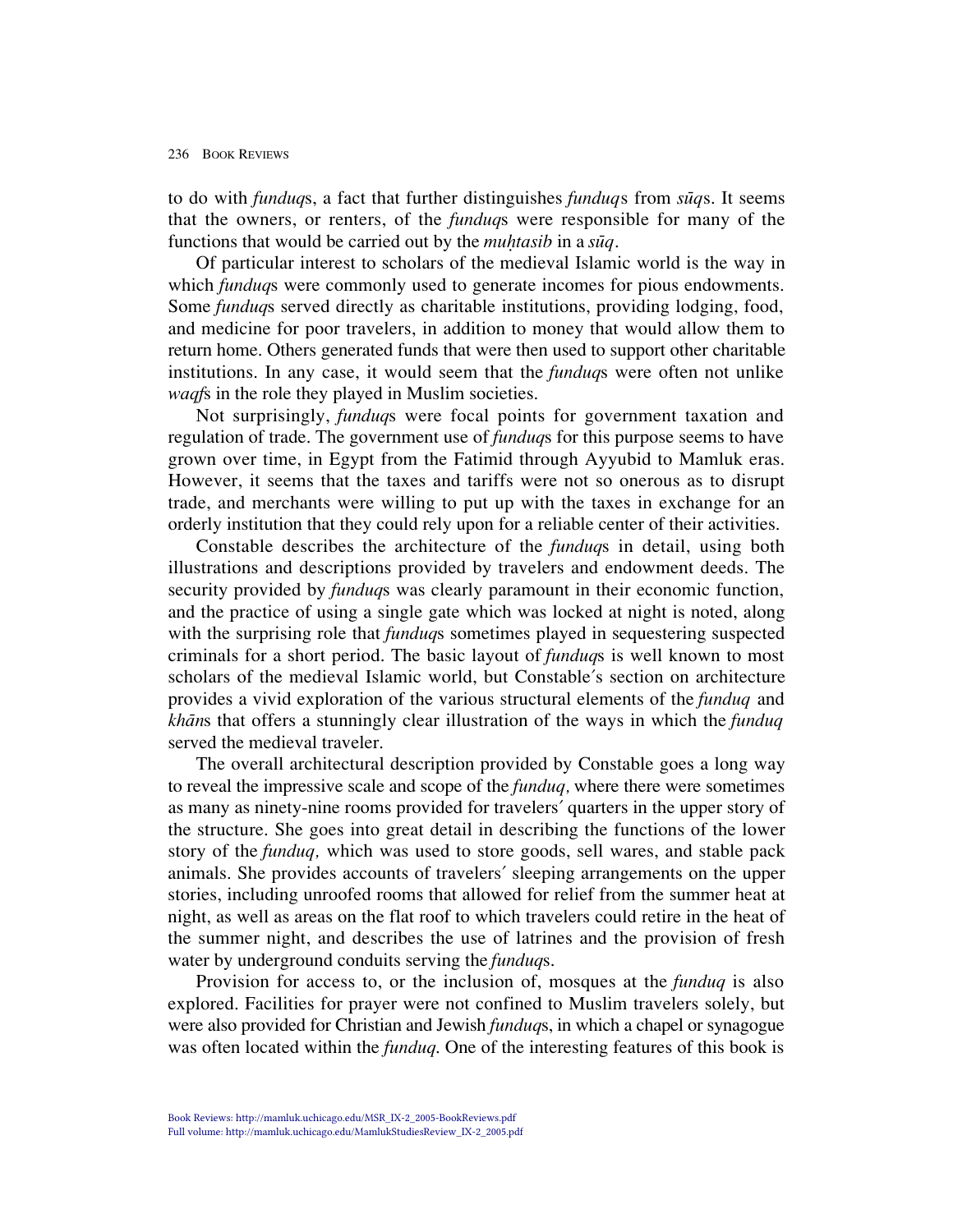that it illustrates the divergence between accommodations provided by the Dar al-Isla≠m for foreigners and the utter lack thereof for any Muslim who wanted to live as a merchant in the Latin West. Facilities such as churches and communal living were provided for by Muslim rulers in the Dar al-Islam while there was almost no parallel to be found for such accommodations in the European world.

She describes the way in which *funduq*s acquired their own judicial status, independent of laws for Muslims and local religious minorities. They were allowed to settle legal disputes within their own *funduq,* with the exception of capital crimes. She also traces the process by which *funduq*s (Italian = "*fondacos*") were designated by "nationalities" as Italian city-states began to assert their own independence and identity. At the same time, she demonstrates how states in the Muslim world limited the scope in which *fondacos* could operate, restricting their activities to focal points of international trade (e.g., Alexandria) while prohibiting them from operating in key domestic markets (e.g., Cairo).

She also outlines how the growth of Italian city-states paralleled the development of commercial concessions in Muslim cities, where, by the thirteenth century, consuls were chosen to represent the interests of and administer justice in the *fondaco*. Churches were another concession to the merchants in the *fondacos*. The pattern of consul representation and church activities became standard features of the *fondacos* over time. She details the advance of concessions by which *fondacos* were owned by Italian city-states, adumbrating the later development of *fondacos* in the early modern period.

She also explores the development of *fondacos* in Christian Spain and Sicily, demonstrating the similarities and differences with *fondacos* and *funduq*s in the Islamic world. The adaptation of a Muslim institution can be seen in this period in Mediterranean history. She explains how the *fondacos* came to concentrate more on the shipment and taxation of goods, rather than on housing merchants, as they did in the Islamic world.

She explains how the *fondacos* and *funduq*s changed over time, as Christian states became the dominant power in the Mediterranean. Christian *fondacos* dominated the loci of maritime international trade while Muslim *funduq*s continued to dominate overland trade. She details the rise and fall of the institution known as the *khān*, an institution which served rural areas rather than urban ones.

More strikingly, she describes the replacement of the *funduq* and the *kha≠n* by the *waka≠lah*s, which served the commercial needs of traveling merchants, but did not serve as housing facilities for merchants. The emergence of the *wakalah* was also associated with the rise of more centralized government intent on profiting from regional and international trade. This was particularly true in Mamluk Egypt.

She goes on to explore the different characteristics of *fondacos* in countries north of the Mediterranean. She observes that *fondacos* there, although derived